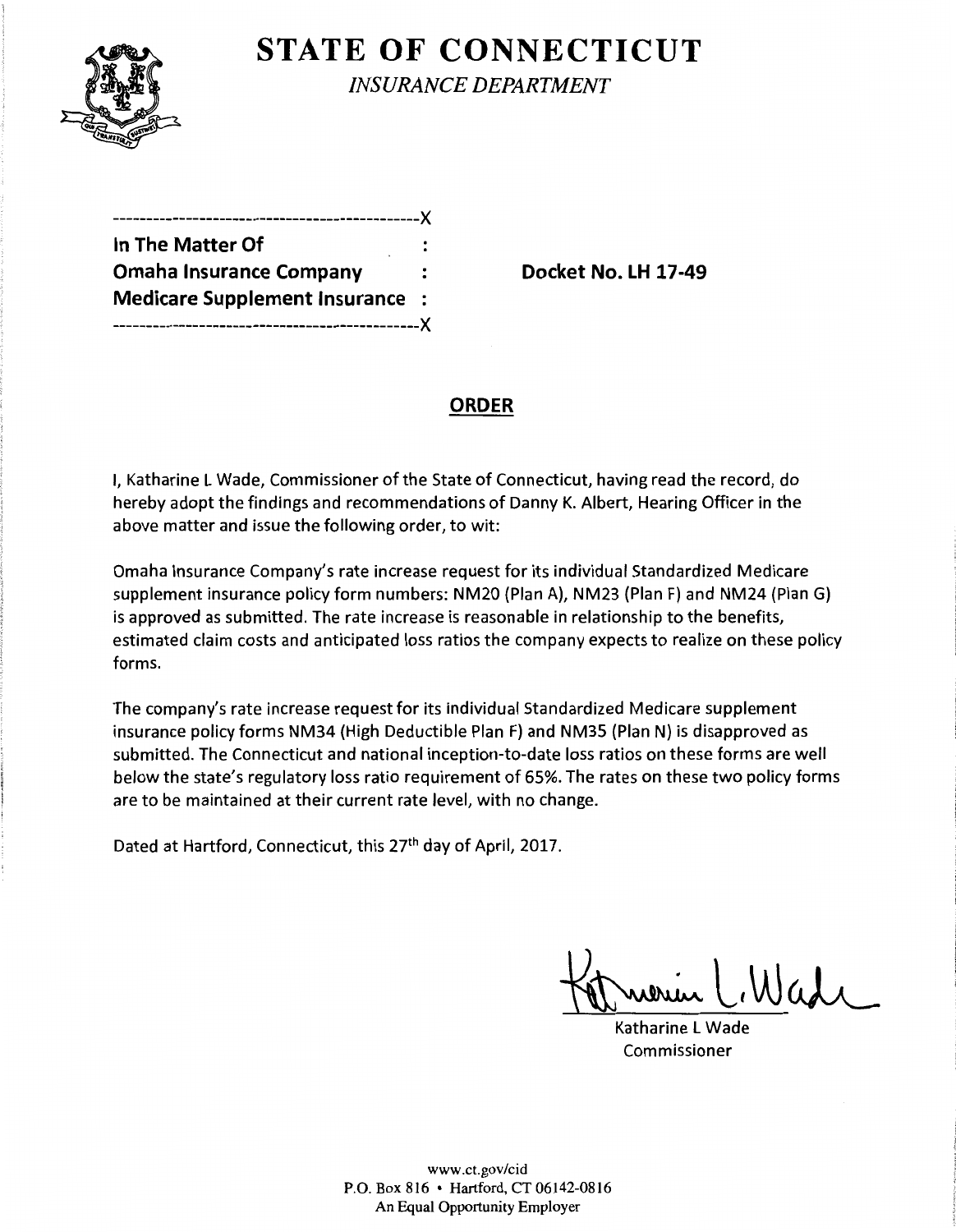# **STATE OF CONNECTICUT**

*INSURANCE DEPARTMENT* 

| In The Matter Of                     |  |
|--------------------------------------|--|
| <b>Omaha Insurance Company</b>       |  |
| <b>Medicare Supplement Insurance</b> |  |
| --------------------Y                |  |

Docket No. LH 17-49

## PROPOSED FINAL DECISION

### I. INTRODUCTION

The Insurance Commissioner of the State of Connecticut is empowered to review rates charged for individual and group Medicare supplement policies sold to any resident of this State who is eligible for Medicare. The source for this regulatory authority is contained in Chapter 700c and Section 38a-495a of the Connecticut General Statutes.

After due notice, a hearing was held at the Insurance Department in Hartford, CT on Tuesday, April 18, 2017, to consider whether or not the rate increase requested by Omaha Insurance Company on its Medicare supplement insurance business should be approved.

No members from the general public attended the hearing.

No company representatives from Omaha Insurance Company attended the hearing.

The hearing was conducted in accordance with the requirements of Section 38a-474, Connecticut General Statutes, the Uniform Administrative Procedures Act, Chapter 54 of Section 38a-8-1 et seq. of the Regulations of Connecticut State Agencies.

A Medicare supplement policy is a private health insurance policy sold on an individual or group basis, which provides benefits that are additional to the benefits provided by Medicare. For many years Medicare supplement policies have been highly regulated under both state and federal law to protect the interests of persons eligible for Medicare who depend on these policies to provide additional coverage for the costs of health care.

Effective December 1, 2005, Connecticut amended its program of standardized Medicare supplement policies in accordance with Section 38a-496a of the Connecticut General Statutes, and Sections 38a-495a-1 through 38a-495a-21 ofthe Regulations ofConnecticut Agencies. This program, which conforms to federal requirements, provides a "core" package of benefits known as Plan A. Insurers may also offer any one or more of eleven other plans (Plans B through N).

Effective January 1, 2006, in accordance with Section 38a-495c ofthe Connecticut General Statutes (as amended by Public Act 05-20) premiums for all Medicare supplement policies in the state must use community rating. Rates for Plans A through N must be computed without regard to age, gender, previous claims history or the medical condition of any person covered by a Medicare supplement policy or certificate.

The statute provides that coverage under Plans A through N may not be denied on the basis of age, gender, previous claims history or the medical condition of any covered person. Insurers may exclude

1

www.ct.gov/cid P.O. Box 816 • Hartford, CT 06142-0816 An Equal Opportunity Employer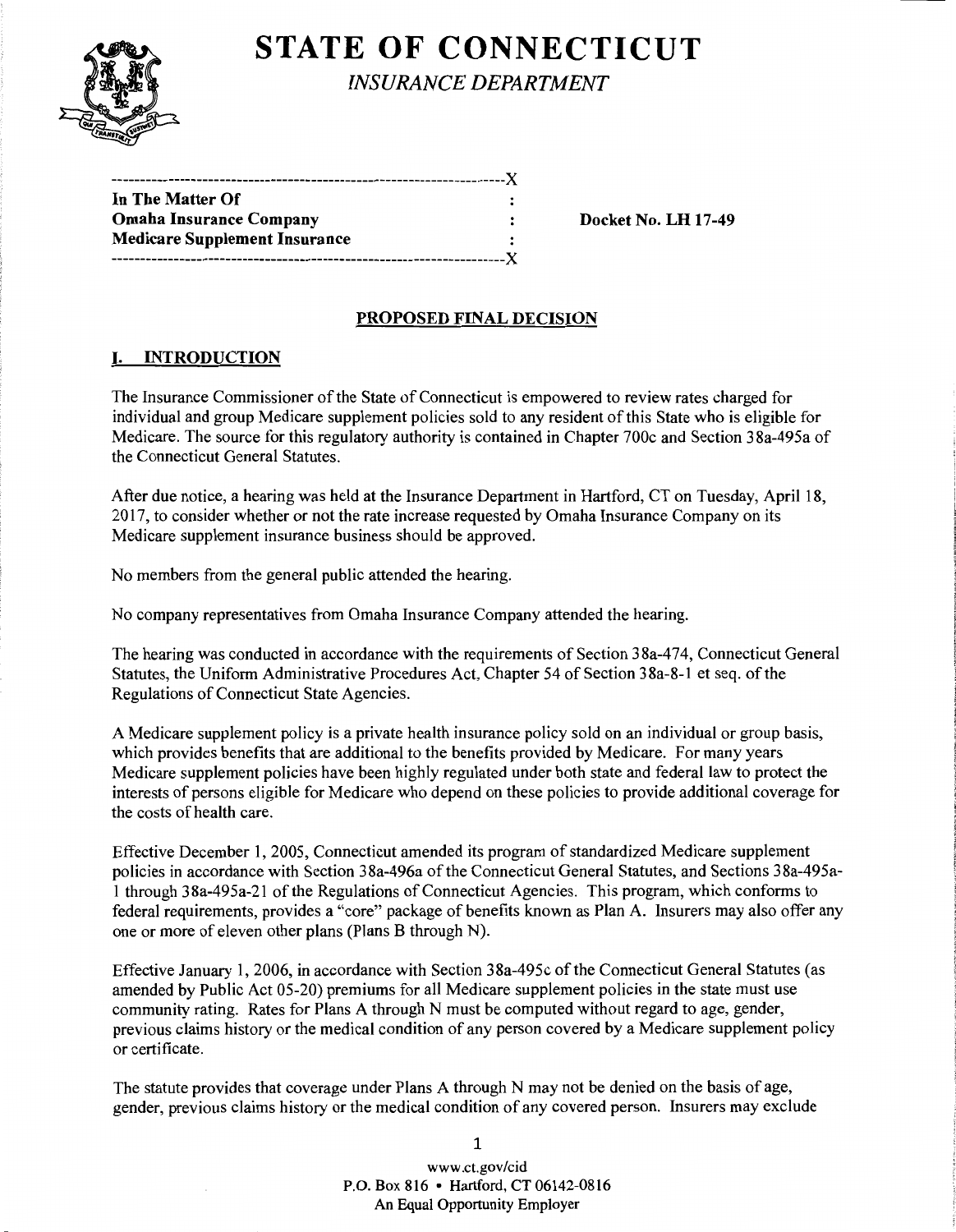benefits for losses incurred within six months from the effective date of coverage based on a pre-existing condition.

Effective October I, 1998, carriers that offer Plan B or Plan C must make these plans as well as Plan A, available to all persons eligible for Medicare by reason of disability.

Insurers must also make the necessary arrangements to receive notice of all claims paid by Medicare for their insureds so that supplement benefits can be computed and paid without requiring insureds to file claim forms for such benefits. This process of direct notice and automatic claims payment is commonly referred to as "piggybacking" or "crossover".

Sections 38a-495 and 38a-522 ofthe Connecticut General Statutes, and Section 38a-495a-10 ofthe Regulations of Connecticut Agencies, state that individual and group Medicare supplement policies must have anticipated loss ratios of 65% and 75%, respectively. Under Sections 38a-495-7 and 38a-495a-10 of the Regulations of Connecticut Agencies, filings for rate increases must demonstrate that actual and expected losses in relation to premiums meet these standards, and anticipated loss ratios for the entire future period for which the requested premiums are calculated to provide coverage must be expected to equal or exceed the appropriate loss ratio standard.

Section 38a-473 of the Connecticut General Statutes provides that no insurer may incorporate in its rates for Medicare supplement policies factors for expenses that exceed 150% of the average expense ratio for that insurer's entire written premium for all lines of health insurance for the previous calendar year.

#### **II. FINDING OF FACT**

After reviewing the exhibits entered into the record of this proceeding, and utilizing the experience, technical competence and specialized knowledge of the Insurance Department, the undersigned makes the following findings of fact:

- 1. Omaha Insurance Company has requested the approval of an 8.0% rate increase for standardized Plans A, F and G and a 3% increase for standardized Plans high-deductible F and N.
- 2. The following are estimated  $9/30/2016$  in-force counts in Connecticut and on a nationwide basis:

| Plan   | Connecticut | Nationwide |
|--------|-------------|------------|
| A      |             | 600        |
| F      | 95          | 95,445     |
| G      | 154         | 222,316    |
| High F | 20          | 382        |
|        | 27          | 1,009      |
| Total  | 301         | 319,752    |

- 3. The most recent rate increase approved was 12.0% for Plans A, F and G, effective 7/1/2016. No previous rate increases for Plan High-Deductible F or Plan N.
- 4. The policy forms included in this filing are issued via both agent solicitation and direct response.
- 5. There is no pre-existing condition exclusion clause on these plans.